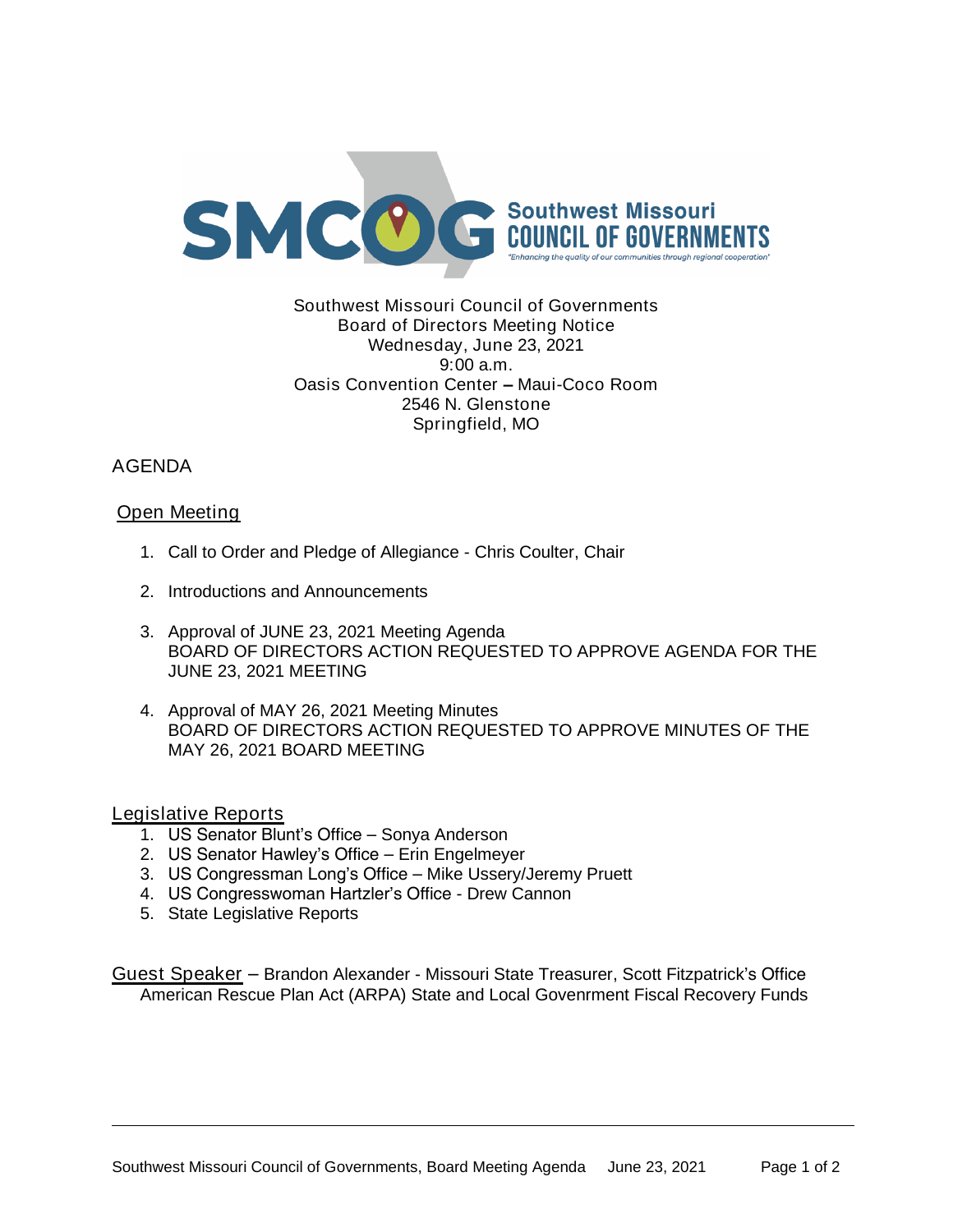### Business

1. Nomiating Committee Report – Chris Coulter a. 2021-2022 Non-Governmental Representative BOARD OF DIRECTORS ACTION REQUIRED TO APPROVE THE NOMINATIONNS FOR NON-GOVERNEMTNAL REPRESENTATIVES \*\*NON-GOVERNEMENTAL REPRESENATIVE APPOINTMENTS MAY ONLY BE VOTED ON MY BOVERNMENTAL REPRESENATIVE OF THE BOARD\*\*

b. 2021-2022 Executive Committee and Officers BOARD OF DIRECTORS ACTION REQURED TO APPROVE THE NOMINATIONS FOR EXECUTIVE COMMITTEE AND OFFICERS.

- 2. Appointment of Transportation Advisory Committee (TAC) BOARD OF DIRECTORS ACTION REQUIRED TO APPROVE THE APPOINTMENT OF THE TRANSPORTATION ADVISORY COMMITTEE (TAC)
- 3. Appointment of Comprehensive Economic Development Strategy (CEDS) Committee BOARD OF DIRECTORS ACTION REQUIRED TO APPROVE THE APPOINTMENT OF THE COMPREHENSIVE ECONOMIC DEVELOPMENT STRATEGY (CED)COMMITTEE
- 4. Approve FY 2022 Operating Budget Jason Ray BOARD OF DIRECTORS ACTION REQUESTED TO APPROVE FY2022 BUDGET
- 5. Program Updates Jason Ray & SMCOG Staff

Other Business – Chris Coulter

#### Partner Updates

- A. Mark Hultgren/Bruce Hively USDA-Rural Development
- B. Frank Miller/Beth Schaller MoDOT SW District
- C. Sara Fields/Natasha Longpine Ozarks Transportation Organization (OTO)
- D. Andy Schiller, Missouri Department of Natural Resources (MoDNR)
- E. Ronda Burnett Missouri Department of Conservation (MDC)
- F. Dennis Wiggins Ozark Region Workforce Development Board
- G. Laura Laramore MO Higher Education & Workforce Development
- H. Theresa Sampaio Missouri Department of Economic Development (MoDED)
- I. Alex Cobb SeniorAge
- J. Alice Wingo Community Foundation of the Ozarks (CFO)
- K. Stacy Burks Red Cross

Member Updates – This is an opportunity for SMCOG members to provide updates or introduce items of regional concern for discussion.

#### Adjourn

Next SMCOG Board Meeting: August 25, 2021